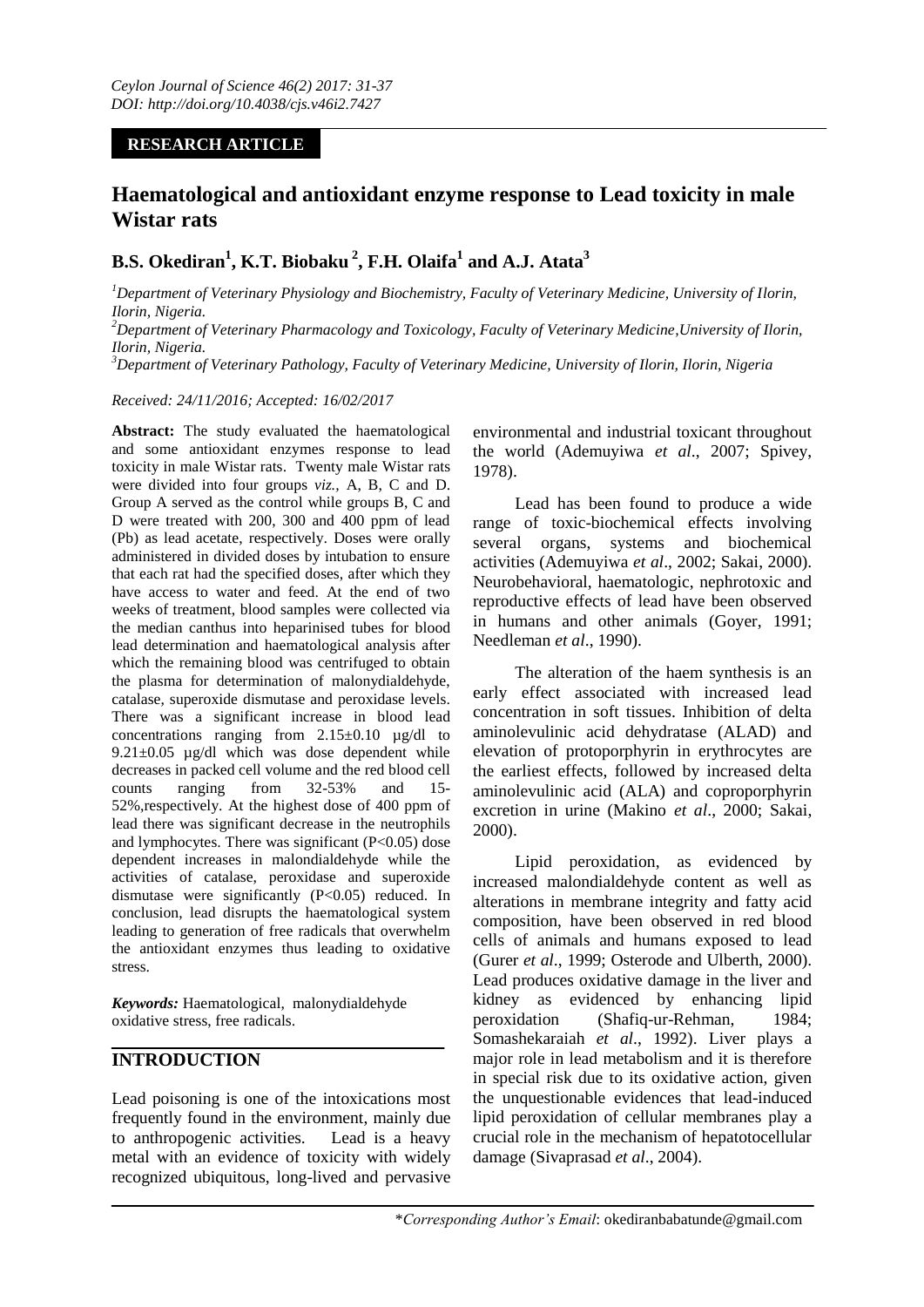*In vivo* and *in vitro* studies suggest that lipid metabolism is altered both in acute and chronic exposure to lead (Ademuyiwa *et al*., 2009). Reports have indicated that antioxidant enzymes play a crucial role in the protection of cells against oxidative stress caused by lead toxicity (Sivaprasad *et al*., 2004; Ozturk *et al*., 2001). For these reasons, we assayed for antioxidant enzymes *viz.,* catalase, superoxide dismutase, peroxidase in addition to product of lipid peroxidation, malondialdehyde in male Wistar rats exposed to graded concentrations of lead acetate to elucidate the responses of these scavenging enzymes to the effects of lead toxicity.

### **MATERIALS AND METHODS**

#### **Experimental animals**

A total of twenty male Wistar rats were used for this study. The average weight of the rats was 152±3.5g. They were provided with laboratory animal feed (Fat/oil 6%, Crude fibre 5%, Calcium 1%, Available phosphorus 0.4%, Lysine 0.85%, Methionine 0.35%, Salt 0.3%, Crude protein 18%, Metabolisable Energy 2900  $Kcal.kg^{-1}$ , (TOPFEEDS<sup>®</sup>, Lagos, Nigeria) and water *ad libitum*. Experimental animals were acclimatized to their housing environment one month before the start of the experiment.

#### **Animal ethics**

All experimental protocols carried out on the animals were in accordance with the internationally accepted principles for laboratory animal use and were approved by the Ethics Committee on Laboratory Animal Use of the College of Veterinary Medicine, Federal University of Agriculture, Abeokuta, Nigeria.

### **Administration of lead acetate**

The animals were randomly divided into four groups consisting of five animals each. They were dosed with lead acetate orally for a period of two weeks. The treatments were as follows:

Group A: served as the control and was given distilled water.

Group B: was given 200 ppm (parts per million) of lead as lead acetate.

Group C: was given 300 ppm of lead as lead acetate.

Group D: was given 400 ppm of lead as lead acetate.

Lead acetate,  $(CH_3, COO)$ ,  $Pb.3H_2O$ , Assay (ex Pb) 99-103%, maximum limits of Impurities, Chloride (CI)  $0.005\%$ , Copper (Cu)  $0.002\%$ ) (Cartivalues, England).

### **Collection of blood samples**

At the end of two weeks treatment, blood samples were collected via the occular *median canthus* using heparinized capillary tubes into heparinized tubes. Packed cell volume, red blood cell and white blood cell count were determined as described by Frankel and Reitman, (1963), while plasma was separated from whole blood samples as described by Schalm *et al*., (1975).

### **Plasma preparation**

The blood samples were centrifuged at 4000 rpm for 10 minutes to separate the plasma from the red blood cells (erythrocytes). The plasma was then removed and stored in Eppendorf tubes for further analyses.

#### **Blood lead determination**

Lead was analyzed in whole blood using Atomic Absorption Spectrometry (Buck Scientific AAS model 200, Connecticut, USA).

#### **Estimation of lipid peroxidation**

Product of lipid peroxidation, malondialdehyde (MDA) was estimated according to the method described by Buege and Aust (1978).

#### **Enzymatic assay of antioxidant enzymes**

Plasma catalase was assayed as described by Sinha (1972) while superoxide dismutase was assayed as described by Zou *et al*. (1986). Peroxidase was assayed as described by Sharon (1966).

### **Statistical analysis**

Results were expressed as mean ±SEM. Analysis of the data was done using one-way analysis of variance followed by the Duncan multiple range post hoc test. P value ˂0.05 were considered significant. All analyses were done using Statistical Package for Social Sciences version 16.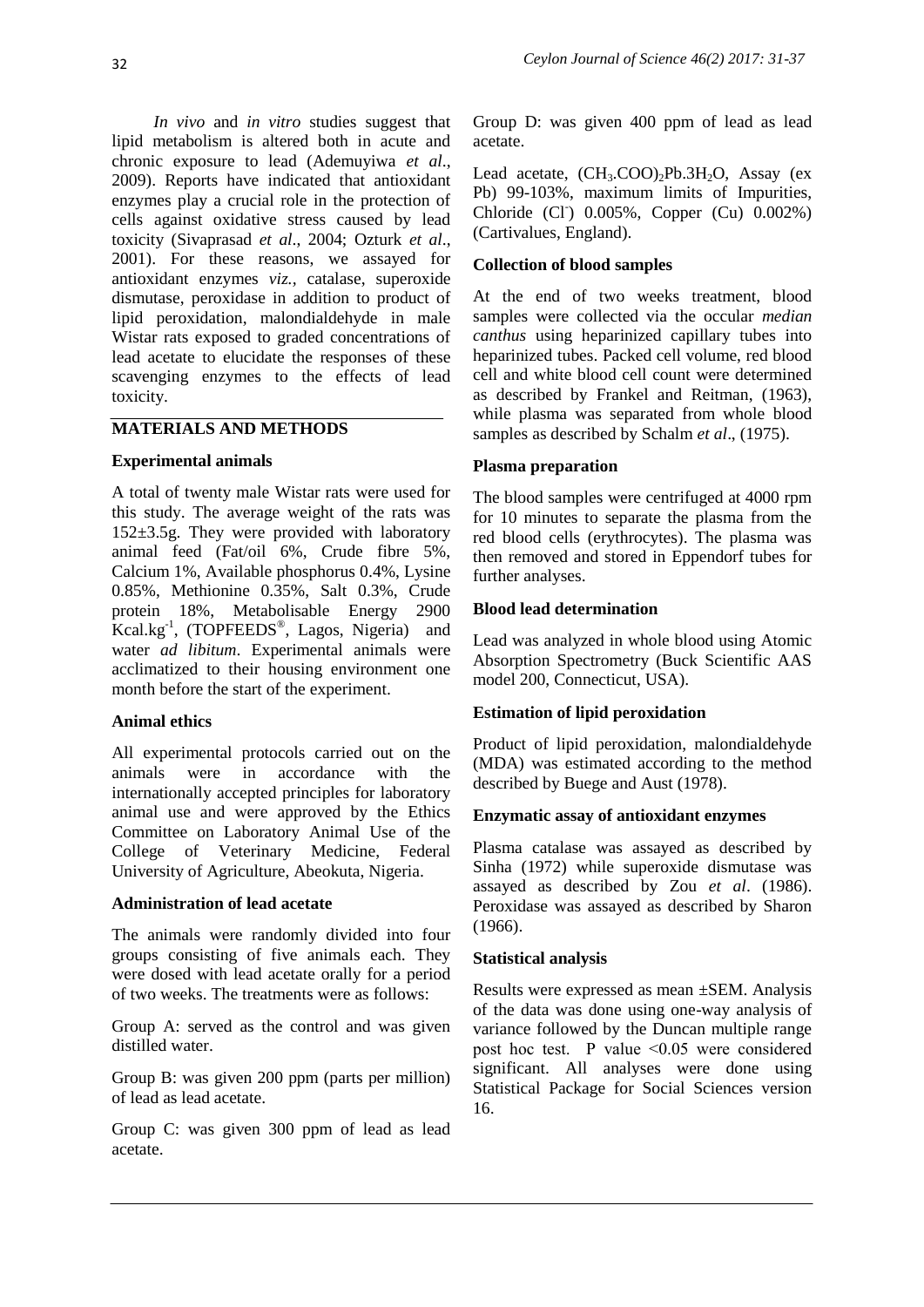#### **RESULTS**

Table 1 shows the blood lead concentrations, packed cell volume, red blood cells and white blood cells counts of male Wistar rats treated with Pb for a period of two weeks. There were significant increases (P˂0.05) in blood Pb concentrations of treated rats compared to the control group and was dose dependent. Highest blood lead concentration was recorded at 400 ppm treatment which was about 4.3 times of that of the control group. The packed cell volume and red blood cell count revealed a dose dependent significant decrease (P˂0.05). The decrease in packed cell volume and red blood cell count ranges from 32-53% and 15-52% compared to the control group respectively. Though there was decrease in the white blood cell count, it was however only at 400 ppm treatment that a significant decrease  $(P<0.05)$  of about 35% was observed.

Table 2 shows the neutrophil, basophil, eosinophil, lymphocyte and monocyte counts of male Wistar rats treated with Pb for a period of two weeks. There was no significant change in eosinophil, basophil and monocyte counts of treated rats compared to the control group. However, at higher doses of 300 ppm and 400 ppm of Pb a significant decrease (P˂0.05) was observed in the neutrophil counts while significant increase (P˂0.05) was observed in the lymphocyte counts.

Table 3 shows the mean concentration of malondialdehyde and activities of catalase, peroxidase and superoxide dismutase of male Wistar rats treated with Pb for a period of two weeks. There was significant increase (P˂0.05) in the concentration of plasma malondialdehyde which was dose dependent, while there were significant decreases (P˂0.05) in the activities of catalase, peroxidase and superoxide dismutase in rats treated with lead. These decreases were dose dependent as well.

| Table 1: The blood lead (Pb) concentrations, packed cell volume (PCV), red blood cell counts (RBC) and white blood cell |  |  |  |
|-------------------------------------------------------------------------------------------------------------------------|--|--|--|
| counts (WBC) of male Wistar rats treated with lead for a period of two weeks (mean±SEM).                                |  |  |  |

| <b>Treatments</b> | $Pb$ ( $\mu$ g/dl)           | $PCV$ $(\frac{9}{6})$         | RBC Count $(10^{12}/L)$      | WBC Count $(10^9/L)$         |
|-------------------|------------------------------|-------------------------------|------------------------------|------------------------------|
| Control           | $2.15 \pm 0.10^a$            | $43.00 \pm 3.22^b$            | $5.94 \pm 0.23$ <sup>c</sup> | $10.30\pm0.26^{\circ}$       |
| $200$ ppm         | $4.01 \pm 0.21^b$            | $29.33 + 2.33^a$              | $5.05 \pm 0.79$ <sup>c</sup> | $9.32 \pm 0.29^b$            |
| $300$ ppm         | $7.11 \pm 0.27$ <sup>c</sup> | $26.33 \pm 1.84$ <sup>a</sup> | $4.26 \pm 0.13^b$            | $8.88 \pm 0.55^{\rm b}$      |
| $400$ ppm         | $9.21 \pm 0.05^{\circ}$      | $20.00+2.71^{\text{a}}$       | $2.84 \pm 0.50^{\circ}$      | $6.65 \pm 0.44$ <sup>a</sup> |

Values within the same column with different superscripts are significantly different at  $p<0.05$ 

**Table 2**: The mean differential leucocyte counts of male Wistar rats treated with lead for a period of two weeks (mean±SEM).

| <b>Treatments</b> | Neutrophil $(\% )$          | Eosinophil $(\% )$           | <b>Basophil</b> $(\% )$      | Monocyte $(\% )$             | Lymphocyte                    |
|-------------------|-----------------------------|------------------------------|------------------------------|------------------------------|-------------------------------|
|                   |                             |                              |                              |                              | $\frac{6}{2}$                 |
| Control           | $56.67 \pm 3.18^b$          | $1.33 \pm 0.33$ <sup>a</sup> | $1.00 \pm 0.58$ <sup>a</sup> | $1.00 \pm 0.58$ <sup>a</sup> | $40.00\pm3.06$ <sup>a</sup>   |
| $200$ ppm         | 54.00 $\pm$ 3.06 $^{\circ}$ | $1.00 \pm 0.58$ <sup>a</sup> | $0.67 \pm 0.33$ <sup>a</sup> | $0.67 \pm 0.23$ <sup>a</sup> | $38.66\pm4.38$ <sup>a</sup>   |
| $300$ ppm         | $44.50 + 4.18^a$            | $1.00 \pm 0.58$ <sup>a</sup> | $0.67 \pm 0.33$ <sup>a</sup> | $0.33 \pm 0.01$ <sup>a</sup> | $24.50\pm0.88^{\mathrm{b}}$   |
| $400$ ppm         | $40.00 \pm 1.16^{\text{a}}$ | $0.67 \pm 0.21$ <sup>a</sup> | $0.67 \pm 0.33$ <sup>a</sup> | $0.33 \pm 0.01$ <sup>a</sup> | $22.33 \pm 1.16^{\mathrm{b}}$ |

Values within the same column with different superscripts are significantly different at p˂0.05.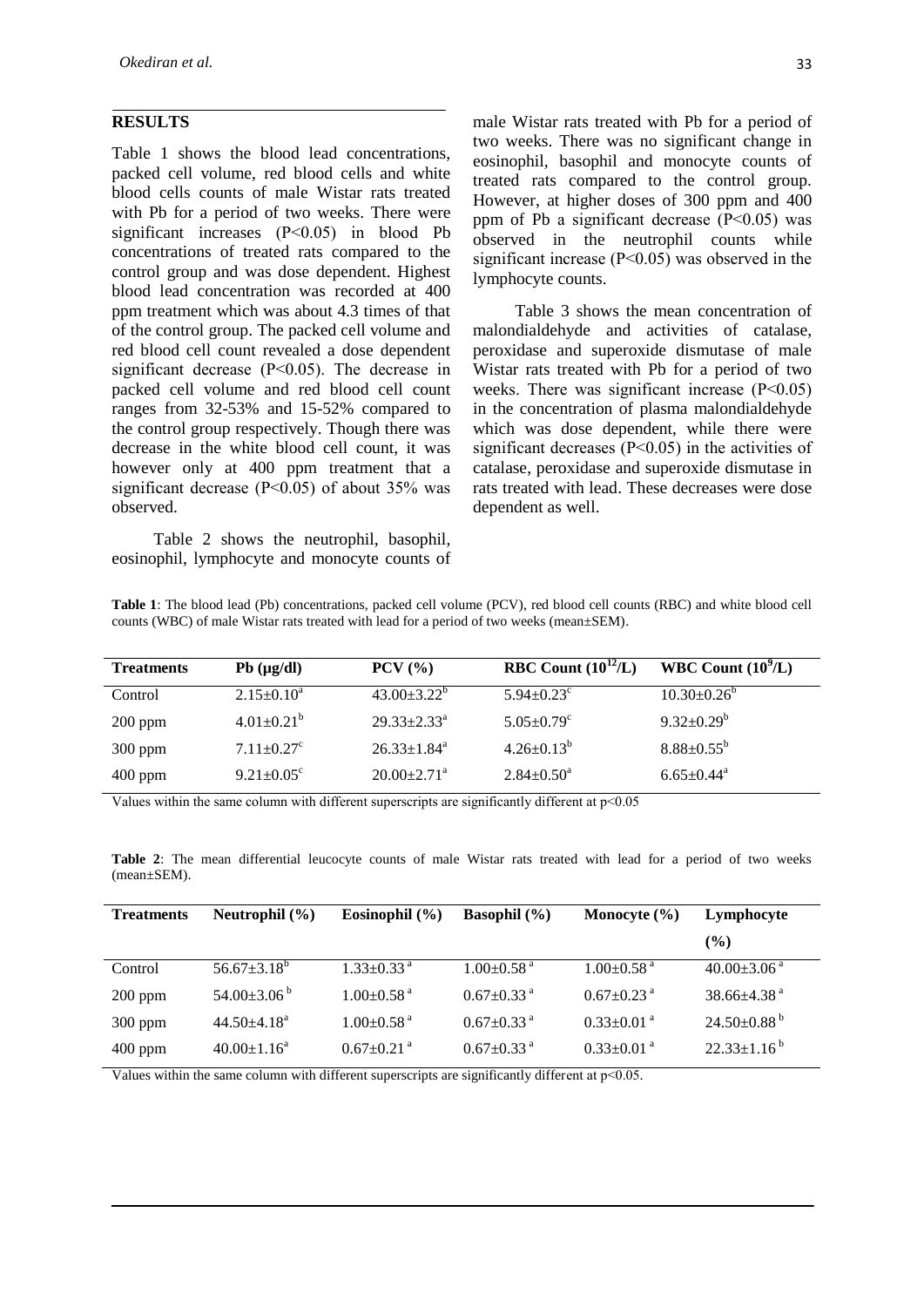lead for a period of two weeks (mean±SEM).

**Table 3:** The mean concentration of malondialdehyde and activities of antioxidant enzymes of male Wistar rats treated with

|                   | Malondialdehyde               | Catalase                     | <b>Peroxidase</b>            | <b>Superoxide</b>           |
|-------------------|-------------------------------|------------------------------|------------------------------|-----------------------------|
| <b>Treatments</b> | (nmol/ml)                     | $(\mu \text{mol/min})$       | (units/ml enzyme)            | dismutase (units)           |
| Control           | $13.20 \pm 2.87$ <sup>a</sup> | $0.83 \pm 0.16^b$            | $0.52 \pm 0.07^b$            | 33.12 $\pm$ 7.61 $^{\rm a}$ |
| $200$ ppm         | $15.04 \pm 2.01^{\rm b}$      | $0.49 \pm 0.18$ <sup>a</sup> | $0.50 \pm 0.09^b$            | $28.04 \pm 7.56^{\circ}$    |
| $300$ ppm         | $19.22 \pm 2.11$ <sup>c</sup> | $0.43 \pm 0.15$ <sup>a</sup> | $0.25 \pm 0.11$ <sup>a</sup> | $22.83 \pm 5.61^b$          |
| $400$ ppm         | $21.54 \pm 3.12$ <sup>c</sup> | $0.31 \pm 0.16$ <sup>a</sup> | $0.22 \pm 0.08$ <sup>a</sup> | $12.96 \pm 2.48^b$          |

Values within the same column with different superscripts are significantly different at p˂0.05.

#### **DISCUSSION**

Lead is not known to serve any necessary biological function within the body and its presence in the body may lead to toxic effects. It has been recognized as a major heavy metal pollutant in some areas, because of its wide distribution in the environment. It is one of the most pervasive heavy metals contaminant with wide spread industrial and domestic applications. It is a poison to living organisms, with negative effects on general health, reproduction and behavior which could result in death (Finkel *et al*., 1983). Blood or blood constituents are the best indicators of internal exposure of an individual to lead. The result in table 1 shows an increase in the blood lead concentrations which was consistent with earlier findings (Okediran *et al*., 2010; Moussa and Bashandy, 2008) where they showed that absorbed lead following oral ingestion is carried via blood to soft tissues and 95% of blood lead is transported on the erythrocyte as lead diphosphate. Accumulation of lead produces damaging effects in the haematological, haematic, renal and gastrointestinal systems (Correia *et al*., 2000). The toxicity depends on its chemical form, the route, frequency and duration of administration. The lower packed cell volume coupled with reduction in red blood cell count observed in this study revealed the presence of anaemia. Leadinduced anaemia could be due to the interference of lead with haem biosynthesis through inhibition of δ-aminolevulinic acid dehydratase and ferochelatase activities and by also decreasing erythrocyte survival (Suleiman *et al*., 2010). The interference of lead with the development of haematopoietic progenitor and alteration of production of renal erythropoietin are increasingly linked with anaemia in lead

poisoning (Osterode *et al*., 1999). Similarly, increased plasma malonldialdehyde (MDA) concentration indicating membrane lipoperoxidation which was recorded in the present study suggest an increased oxidative damage to the erythrocyte membranes, which has been associated with increased red blood cell fragility (Suleiman *et al*., 2010).

Analysis of total leucocyte and differential leucocyte counts revealed dose dependent leucopenia and lymphopenia in higher dose groups of 300 ppm and 400 ppm. This might be due to direct toxic action of Pb on leucopoiesis in lymphoid organs. Decrease in total leucocyte count is directly related with either decreased production from germinal center of lymphoid organs or increased lysis due to presence of Pb in the body (Avadheshkumar, 1998). Repeated exposure to lead has been demonstrated to induce lymphopenic leucopenia (Hashem and El-Sharkawy, 2009). The leucopenia observed in this study also shows the level of stress being experienced by the rats as a result of exposure to the Pb thus inducing oxidative damage to the leucocytes. Malondialdehyde is a well established biomarker of cellular injury and is used as an indicator of oxidative stress in cells and tissues (Kihc *et al*., 2003). Oxidative stress and enhanced lipid peroxidation have been associated with several models of liver and tissue injury (Panazzo *et al*., 1995)

Dose dependent increase in plasma malondialdehyde (MDA) concentration was observed in this study. This is an indication of increased lipid peroxidation in the lead treated groups compared to the control. The increased malondialdehyde was produced at a higher rate than what the antioxidant enzymes could cope with thus overwhelming the defense system. This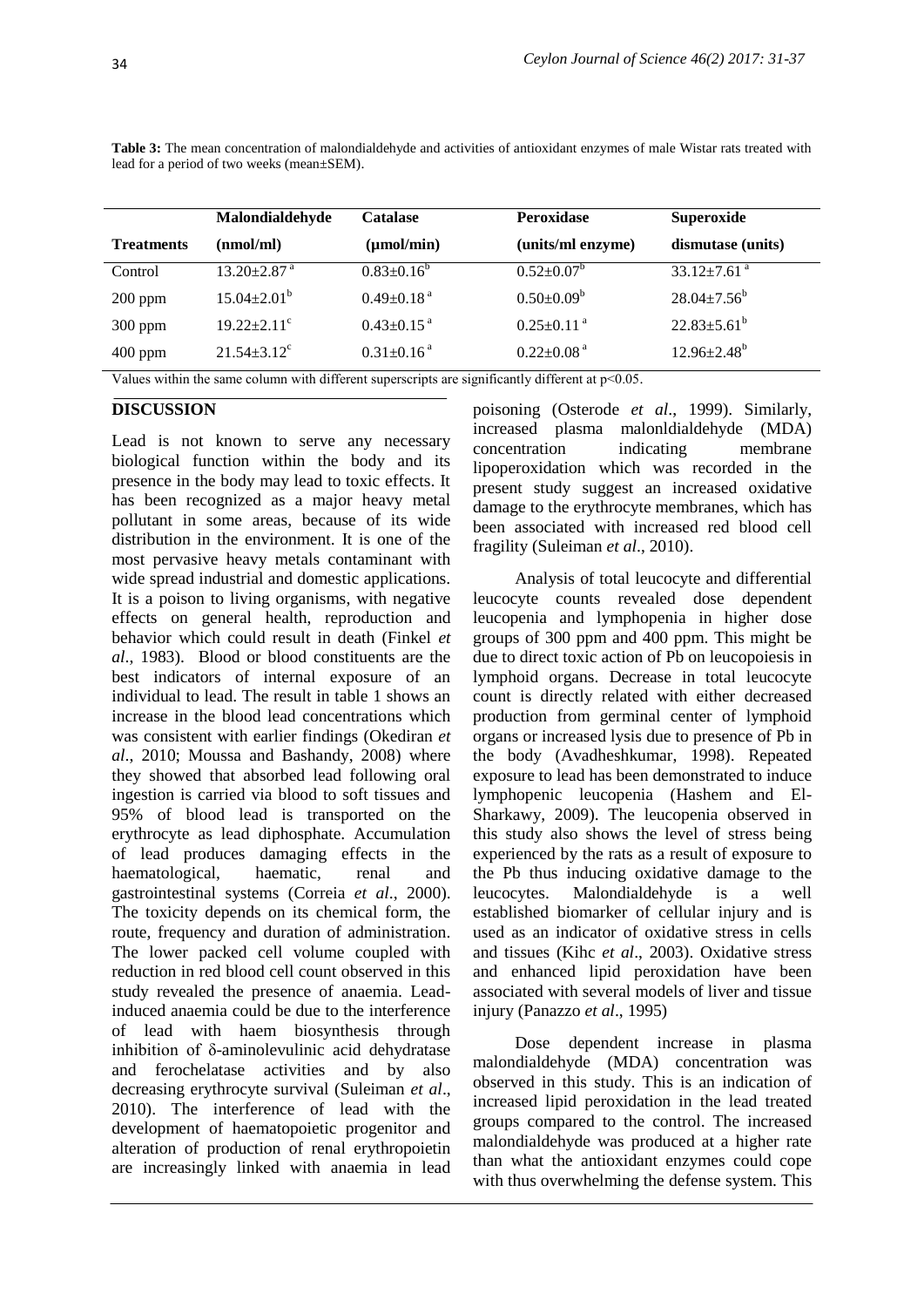increased lipoperoxidative changes compromises the structural integrity of the cellular membranes. Levels of MDA were significantly increased in lead treated groups, this could be due to decrease activity of the defense system protecting tissues from free radicals damage. The presence of unsaturated fatty acids in cell membrane makes the membrane susceptible to peroxidation. The peroxidation of cell membrane leads to the impairment in its semi-permeability and triggers the series of reactions that may result in cell death (Comporti, 1993; Gutterridge, 1993). Many heavy metals including lead are known to induce over production of reactive oxygen species (ROS) or free radicals and consequently enhance lipid peroxidation, decrease the saturated fatty acids and increase the unsaturated fatty acids content of membranes (Maleeka *et al*., 2001). Lead has been reported to enhance the production of ROS in a variety of cells resulting in oxidative stress (Xienna *et al*., 2000). ROS are the byproducts of many degenerative reactions in many tissues, which affect regular metabolism by damaging the cellular components (Foyer and Noctor, 2002). Extensive study on oxidative stress has demonstrated that exposure of cells to adverse environmental conditions can induce the over production of ROS, such as superoxide radicals,  $(O_2)$ ,  $H_2O_2$  and hydroxyl radicals (OH) in cells (Wise and Neylor, 1987). In addition, reactive oxygen species are highly reactive to membrane lipids, proteins and DNA. They are believed to be the major contributing factors to stress injuries and to cause rapid cellular damage (Aly and El-Beltagi, 2010; El-Beltagi *et al*., 2011). There are several intracellular defense mechanisms to prevent the potential oxidative damage. These defense systems are classified as enzymatic and non-enzymatic. The enzymatic defense systems include the antioxidant enzymes. These enzymes protect the cell membrane against peroxidation by converting the reactive compounds to less harmful or harmless metabolites. The determinations of MDA concentrations and antioxidant enzymes activities are the major criteria concerning the severity of possible peroxidation, which takes place in cell membrane (Aydemir *et al*., 2000; Gokhan *et al*., 2004; Ozturk-Urek*et al*., 2001). The decrease in activities of these antioxidant enzymes proved that lead indeed induced generation of reactive oxygen species/free radicals leading to increase production of MDA which was much higher than the level which could be compensated by the cellular defense

systems, thus these compounds may not be converted to less harmful or ineffective metabolites at the sufficient levels. The increase in MDA which was dose dependent could be attributed to lead acetate ingestion causing alteration in redox status as indicated by a decrease in enzymatic antioxidant status which may be produced by damage in red blood cells (Seddik *et al*., 2010). Antioxidant enzymes were affected by higher doses of lead, heavy metals induced toxicity through the depletion of antioxidant enzymes resulting in enhanced production of reactive oxygen species such as peroxide ion, hydroxyl radicals and hydrogen peroxide, and these reactive oxygen species increased lipids peroxidation and cell membrane damage(El-Beltagi and Mohammed, 2010; Zhang *et al*., 2007).

These results further suggest or confirm earlier findings, the involvement of free radicals in the pathogenesis of lead poisoning. Lead is a protoplasmic poison which can cause damages to many organic bodies. There is little doubt that haematological parameters are seriously affected due to free radicals generated as a result of lead treatment thus reducing the activities of the antioxidant enzymes. Lead also caused disturbances in the body metabolism as well as oxidative-antioxidative balance in different tissues and plasma. These results suggest that the harmful effects observed in this study were produced by a dose dependent lead toxicant.

#### **REFERENCES**

- Ademuyiwa O, Ugbaja RN, Rotimi SO, Abam E, Okediran BS, Dosumu OA & Onunkwor BO (2007). Erythrocyte acetylcholinesterase activity as a surrogate indicator of lead-induced neurotoxicity in occupational lead exposure in Abeokuta, Nigeria.*Environmental Toxicology and Pharmacology* **24**: 183-188.
- Ademuyiwa O, Arowolo T, Ojo DA, Odukoya OO, Yusuf AA & Akinhanmi TF (2002). Lead levels in blood and urine of some residents of Abeokuta, Nigeria. *Trace Elements and Electrolytes* **19**: 63- 69.
- Ademuyiwa O, Agarwal R, Chandra R & Behari JR (2009). Lead-induced phospholipidosis and cholesterogenesis in rat tissues. *Chemico-Biological interactions* **179**: 314-320.
- Aly AA & El-Beltagi HES (2010). Influencing of ionizing irradiation on the antioxidant enzymes of *Vicia faba* L, *Grasa Y AceiteNew phytology* **61** (3): 288-294.
- Avadheshkumar R, Chauhan RS & Singh NP (1998). Immunological effect of lead on cell mediated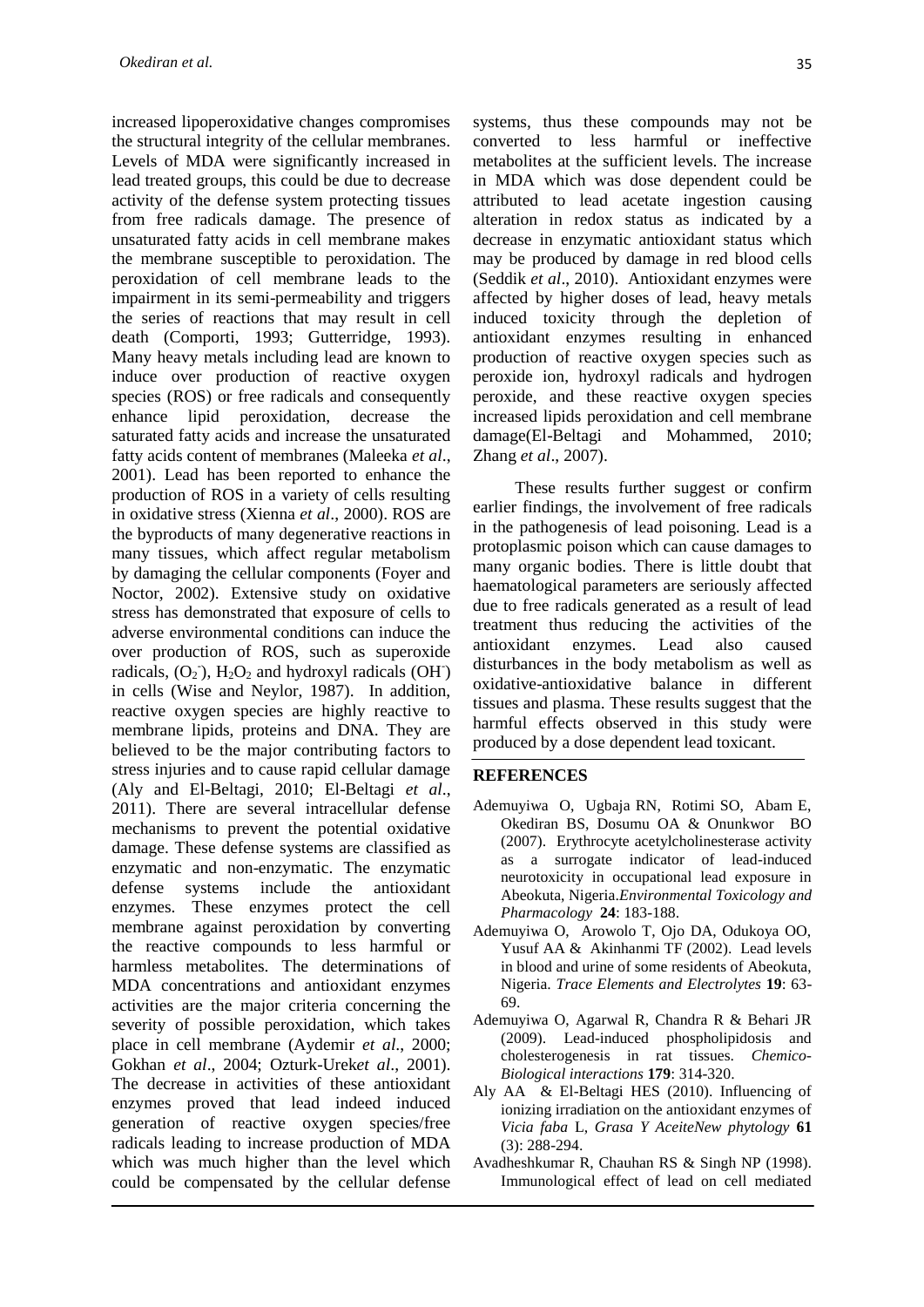immunity in chicken. *Industrial Journal of Veterinary Pathology* **22** (1): 22-28.

- Aydemir T, Ozturk R, Bozkaya LA & Tarhan L (2000). Effect of antioxidant vitamins A, C, E and trace elements Cu, Se on CuZnSOD, GSH-Px, CAT and LPO levels in chicken erythrocytes. *Cell Biochemistry and Functionality* **18**: 109- 115.
- Buege JA & Aust SD (1978). Microsomal lipid peroxidation. *Methods in enzymology* **52**: 302- 05
- Comporti M. (1993). Lipid peroxidation, biopathological significance. *Molecular Aspect of Medicine* **14**: 199-207.
- Correia PRM, Oliveira E & Oliveira PV (2000). Simultaneous determination of Cd and Pb in foodstuffs by electro-thermal atomic absorption spectrometry. *Annal Chim Acta* **405**(1-2): 205- 211.
- El-Beltagi HS, Ahmed OK & El-Desouky W (2011). Effect of low doses  $\gamma$ -irradiation on oxidative stress and secondary metabolites production of Rosemary (*Rosmarinus officinalis L*.) callus culture. *Radiation Physiology and Chemistry* **80** (9): 965-973.
- El-Beltagi HS & Mohammed AA (2010). Changes in non protein thiols, some antioxidant enzymes activity and ultrastructural alteration in radish plant (*Raphanus sativus* L) grown under lead toxicity. *Not Bot Horticulture Agrobot Cluj* **38** (3): 76-85.
- Finkel AJ, Hamilton A & Hardy HL (1983). Metal and metalloids. In: Finkel AJ, (ed), Industrial toxicity,  $4<sup>th</sup>$  ed. Boston, London: John Wright PSG Pp 62-67.
- Foyer CH & Noctor G (2002). Oxygen processing in photosynthesis: regulation and signaling. *New Phytology* **146**: 359-388.
- Frankel S & Reitman S (1963). Clinical laboratory methods, In: St. Louis CV Mosby Coy. Pp 102- 105.
- Gokhan E, Yucel C, Meryem E & Bilal CL (2004). Changes in malondialdehyde level and catalase activity and effect of toltrazuril on these parameters in chicks infected with *Eimeria tenella*. *Bulletin of Veterinary Institute* **48**: 251- 254.
- Goyer RA (1991). Toxic effects of metals In: MO Amdur, J Doull & CD Klassen (eds). Cassaret and Doull's Toxicology. The Basic Science of Poisons  $(4<sup>th</sup>$  ed) Pergamon Press, New York. Pp 623-680.
- Gurer H, Ozgunes H, Neal R, Spiz DR & Ercal N (1999). Antioxidant role of alpha-lipoic acid in lead toxicity. *Free Radical Biology Medicine* **27**: 75-81.
- Gutterridge JMC & Haliwell B (1993). The measurement and mechanism of lipid peroxidation in biological systems. *Letters* **3**: 129-135.
- Hashem MA & El-Sharkawy NI (2009). Haematobiochemical and immunotoxicological effects of low electromagnetic field and its interaction with lead in mice. *Iraqi Journal of Veerinaryt Science* **23**: 105-114.
- Kihc E, Yazar S, Saraymen R & Yalcm S (2003). Changes in the level of serum malondialdehyde in patients infected with Girdia intestinalis. *Acta Parasitologica Turcica* **27**:184-186.
- Makino S, Tsuruta H & Takata T (2000). Relationship between blood lead level and urinary ALA level in workers exposed to very low levels of lead. *Industrial Health* **38**: 95-98.
- Maleeka A,Jarmuszkiewicz W & Tomaszewska B (2001). Antioxidative defense to lead stress in subcellular compartments of pea root cells. *Acta Biochim Pol* **48**: 687-698.
- Moussa SA & Bashandy SA (2008). Biophysical and biochemical changes in the blood of rats exposed to lead toxicity. *Romanian Journal of Biophysis* **18**(2): 123-133.
- Needleman HL, Scheel A, Bellinger D, Leviton A & Allred E (1990). The long-term effects of exposure to lead in childhood. An 11- yr followup report. *New England Journal of Medicine* **322**: 83-88.
- Okediran BS**,** Ajibola ES, Olaniyi MO Oladele GM, Thomas FC, Rahman SA & Adekunle MA (2010). Haematological and Biochemical Changes following Lead Toxicity in Male Wistar Rats. *Folia Veterinaria* **54**(3):126-129.
- Osterode W, Barnas U & Geissle K (1999). Dose dependent reduction of erythroid progenitor cells and inappropriate erythropoietin response in exposure to lead: new aspects of anaemia induced by lead. *Occupational Environmental Medicine*  **56**: 106-109.
- Osterode W & Ulberth F(2000). Increased concentration of arachidonic acid in erythrocyte membranes in chronically lead-exposed men. *Journal of Toxicoloy and Environmental Health,* Part A **59**: 87-95.
- Ozturk-Urek R, Bozkaya LA & Tarhan L (2001). The effect of some antioxidant vitamin and trace element-supplemented diets on activities of SOD, CAT,GSH-Px and LPO levels in chicken tissues. *Cell Biochemistry and Functionality,***19**: 125-132.
- Panazzo PM, Basso D, Balint L, Biasin MR, Bonvicini P & Metus P(1995). Altered lipid peroxidation/glutathione ratio in experimental extrahepatic cholestasis*. Clinical Experimental Pharmacology and Physiology,***22**: 266-71.
- Sakai T (2000). Biomakers of lead exposure. *Industrial Health* **38**: 127-142.
- Schalm DW, Jain NC & Carrot EJ (1975). Veterinary haematology 3<sup>rd</sup> edn Lea and Febiger, Philadelphia.Pp 20-27.
- Seddik L, Bah TM, Aoues A, Brnderdour M & Silmani M (2010). Dried leaf extract protects against lead-induced neurotoxicity in Wistar rats.